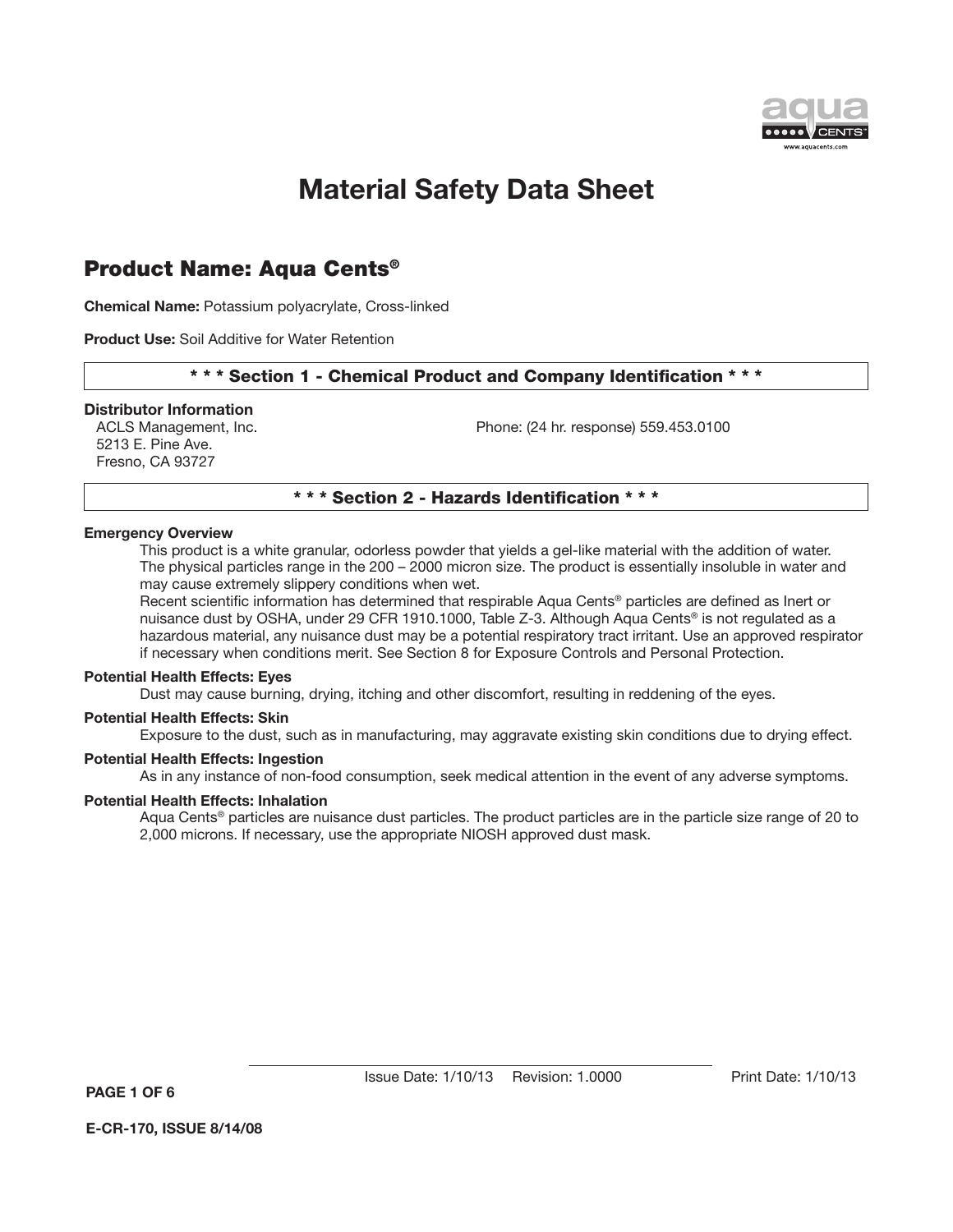

**HMIS Ratings: Health:** 1 **Fire:** 0 **Reactivity:** 0 Hazard Scale:  $0=$  Minimal  $1=$  Slight  $2=$  Moderate  $3=$  Serious  $4=$  Severe  $5=$  Chronic hazard

#### \* \* \* Section 3 - Composition / Information on Ingredients \* \* \*

**CAS # Component Quantity** 25608-12-2 2-Propenoic acid, homopolymer, potassium salt >97%

#### **Component Infomation/Information on Non-Hazardous Components**

The components of this product are not regulated as hazardous under 29 CFR and 49 CFR.

#### \* \* \* Section 4 - First Aid Measures \* \* \*

#### **First Aid: Eyes**

Immediately flush eyes with plenty of water for at least 15 minutes.

#### **First Aid: Skin**

Remove polyacrylate absorbent dust from skin using soap and water.

#### **First Aid: Ingestion**

If ingestion of a large amount does occur, seek medical attention.

#### **First Aid: Inhalation**

If inhaled, move to source of fresh air. Seek medical attention if symptoms persist.

#### \* \* \* Section 5 - Fire Fighting Measures \* \* \*

#### **General Fire Hazards**

Dusts may form an explosive mixture in air. Upper Flammable Limit (UFL): Not Established Lower Flammable Limit (LFL): Not Established Method Used: None Flash Point: None Flammabiliy Classification: None

#### **Hazardous Combustion Products**

On thermal decomposition, oxides of carbon and nitrogen.

#### **Extinguishing Media**

Dry chemical, foam, carbon dioxide, water fog. Extremely slippery conditions are created if spilled product comes in contact with water.

#### **Fire Fighting Equipment/Instructions**

Firefighters should wear full protective clothing including self contained breathing apparatus.

| <b>NFPA Ratings: Health: 1</b> | Fire: 0 | <b>Reactivity:</b> 0                             |  |
|--------------------------------|---------|--------------------------------------------------|--|
| Hazard Scale: 0= Minimal       |         | $1 =$ Slight 2 = Moderate 3 = Serious 4 = Severe |  |

**PAGE 2 OF 6**



Issue Date: 1/10/13 Revision: 1.0000 Print Date: 1/10/13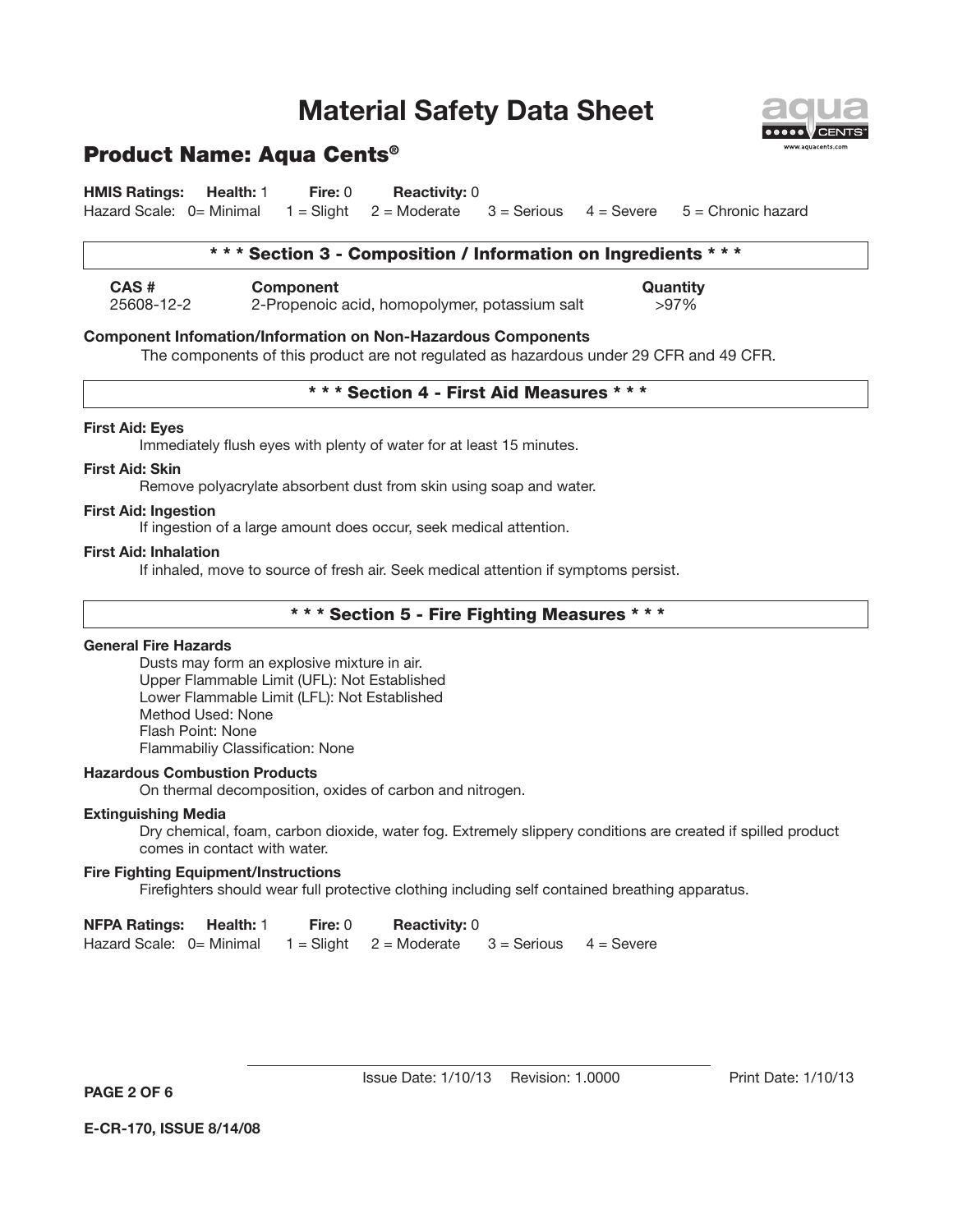

### Product Name: Aqua Cents®

#### \* \* \* Section 6 - Accidental Release Measures \* \* \*

#### **Containment Procedures**

Keep traffic in the area of a spill to a minimum. Use caution after contact with water as extremely slippery conditions will result. This is a non-hazardous waste suitable for disposal in an approved solid waste landfill.

#### **Clean-up Procedures**

Use caution after contact of product with water as extremely slippery conditions will result. Residuals may be flushed with water into the drain for normal wastewater treatment. This is a non-hazardous waste suitable for disposal in an approved solid waste landfill.

#### **Evacuation Procedures**

None required.

#### **Special Procedures**

Avoid respirable dust inhalation during clean-up. Wear appropriate respirator.

### \* \* \* Section 7 - Handling and Storage \* \* \*

#### **Handling Procedures**

Handle as an eye and respiratory tract irritant

#### **Storage Procedures**

Store in a dry, closed container.

#### \* \* \* Section 8 - Exposure Controls / Personal Protection \* \* \*

#### **Exposure Guidelines**

#### **A: General Product Information**

These products are not regulated as a hazardous material. Their physical particles range in the 200 - 2,000 micron size. They are insoluble in water and causes extremely slippery conditions when wet. Recent scientific information has determined that respirable Aqua Cents® particles are defined as Inert or nuisance dust by OSHA, under 29 CFR 1910.10000, Table Z-3. Although Aqua Cents® is not regulated as a hazardous material, any nuisance dust may be a potential respiratory tract irritant. Use an approved respirator if necessary when conditions merit.

#### **Storage Procedures**

Store in a dry, closed container.

#### **B: Component Exposure Limits**

Respirable dust: Aqua Cents® is 3 mg/m<sup>3</sup>, inhalable dust 10 mg/m<sup>3</sup>.

#### **Engineering Controls**

Provide local exhaust ventilation to maintain worker exposure to less than 5 mg/m<sup>3</sup> over an eight-hour period.

#### **PERSONAL PROTECTIVE EQUIPMENT**

#### **Personal Protective Equipment: Eyes/Face**

Wear safety glasses with side shields or goggles.

#### **Personal Protective Equipment: Skin**

Use impervious gloves when handling the product in the manufacturing environment.

#### **Personal Protective Equipment: Respiratory**

Use a NIOSH approved HEPA filter, or supplied air respirators when exposures reach the OSHA established PEL's.

#### **Personal Protective Equipment: General**

Obey reasonable safety precautions and practice good housekeeping. Wash thoroughly after handling.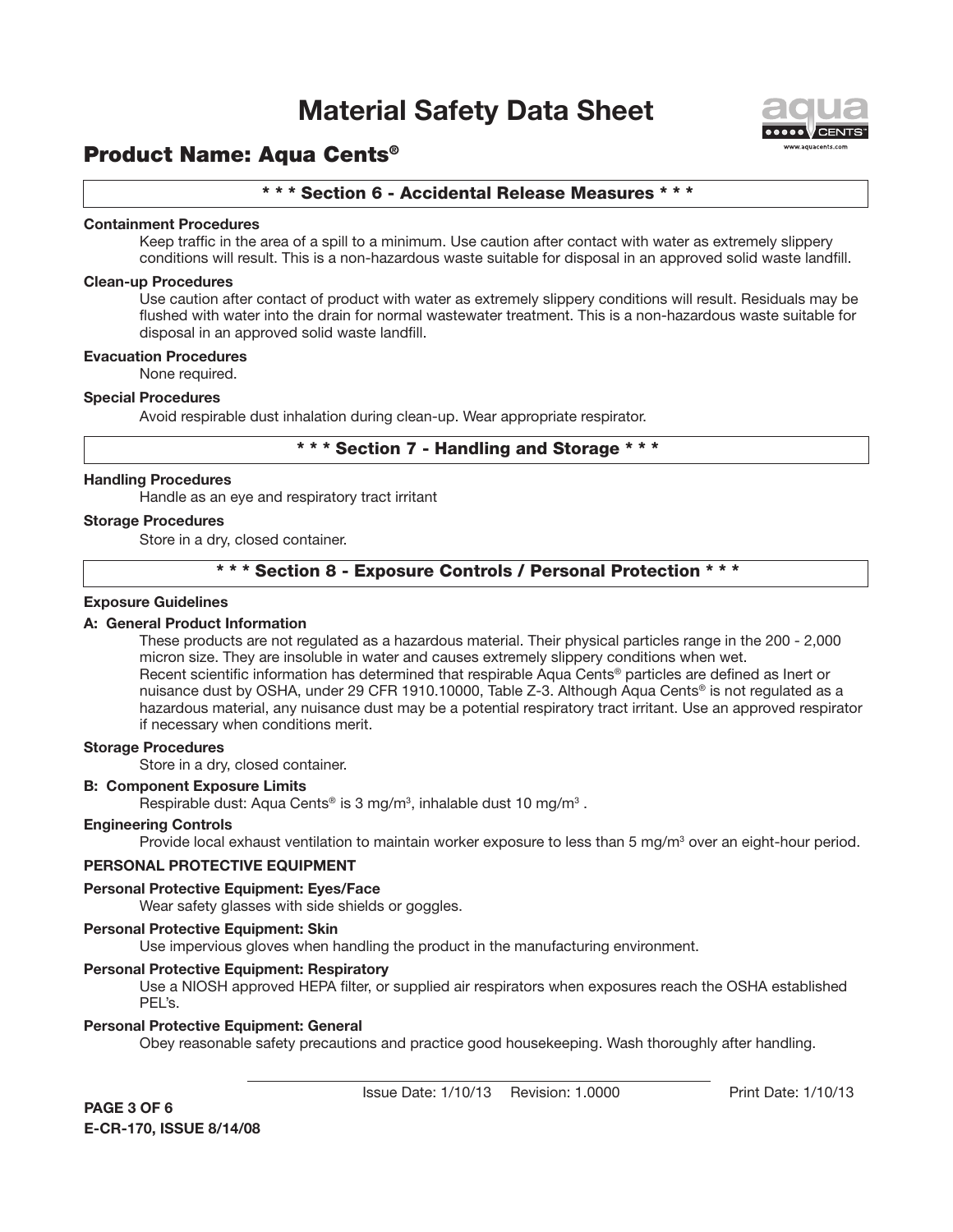

### Product Name: Aqua Cents®

#### \* \* \* Section 9 - Physical & Chemical Properties \* \* \*

**Appearance:** White, Granular Powder **CODOR: Odor:** None **Physical State:** Solid **pH:** ~6.5-8.5 **Vapor Pressure:** <15 mm Hg@20˚C (68˚F) **Vapor Density:** Not Established **Boiling Point:** Not Established **Melting Point:** Not Established **Solubility (H2O):** Essentially Insoluble **Particle Size:** 800 - 2,000 microns **Freezing Point:** Not applicable **Flash Point:** Not Applicable **Bulk Density:** ~0.50-0.75 g/cc

#### \* \* \* Section 10 - Chemical Stability & Reactivity Information \* \* \*

#### **Chemical Stability**

The product is stable.

#### **Chemical Stability: Conditions to Avoid**

None

#### **Incompatibility**

None

**Hazardous Decomposition** See combustion products.

#### **Hazardous Polymerization**

Will not occur

### \* \* \* Section 11 - Toxicological information \* \* \*

#### **Acute and Chronic Toxicity General Product information**

Oral Toxicity: LD50 rat: >5000 mg/kg. Method: OECD No. 401-Limit test Dermal Toxicity: LD50 rat: >2000mg/kg. Method: OECD No. 402-Limit test Skin irritaiton: Rabbit: No irritation. Method OECD No. 404 Eye irritation: Rabbit: Very slight eye irritation - Particle effect. Method OECD No. 405 Sensitization: Guinea pig: No sensitization. Method: OECD No. 406 Acute inhalation of respirable dust may cause irritation of the upper respiratory tract and lungs. Repeated Dose Toxicity: A chronic (two-year) lifetime inhalation study on rats, carried out with micronized dust of a

### superabsorbent polymer (in order to produce fully respirable particles) resulted in an unspecified inflammatory reaction in the lungs which caused the formation of tumors in some animals receiving the highest chronically administered concentration (see exposure controls/protective equipment in section 8). Without chronic inflammation, tumors are not to be expected. The study produced a<br>NOEL definition of 0.05 mg/m<sup>3</sup> for micronized dust of superabsorbent polymer.

#### **Carcinogenicity**

#### **A. General Product Information**

This material is not listed as a carcinogen by IARC, NTP or OSHA.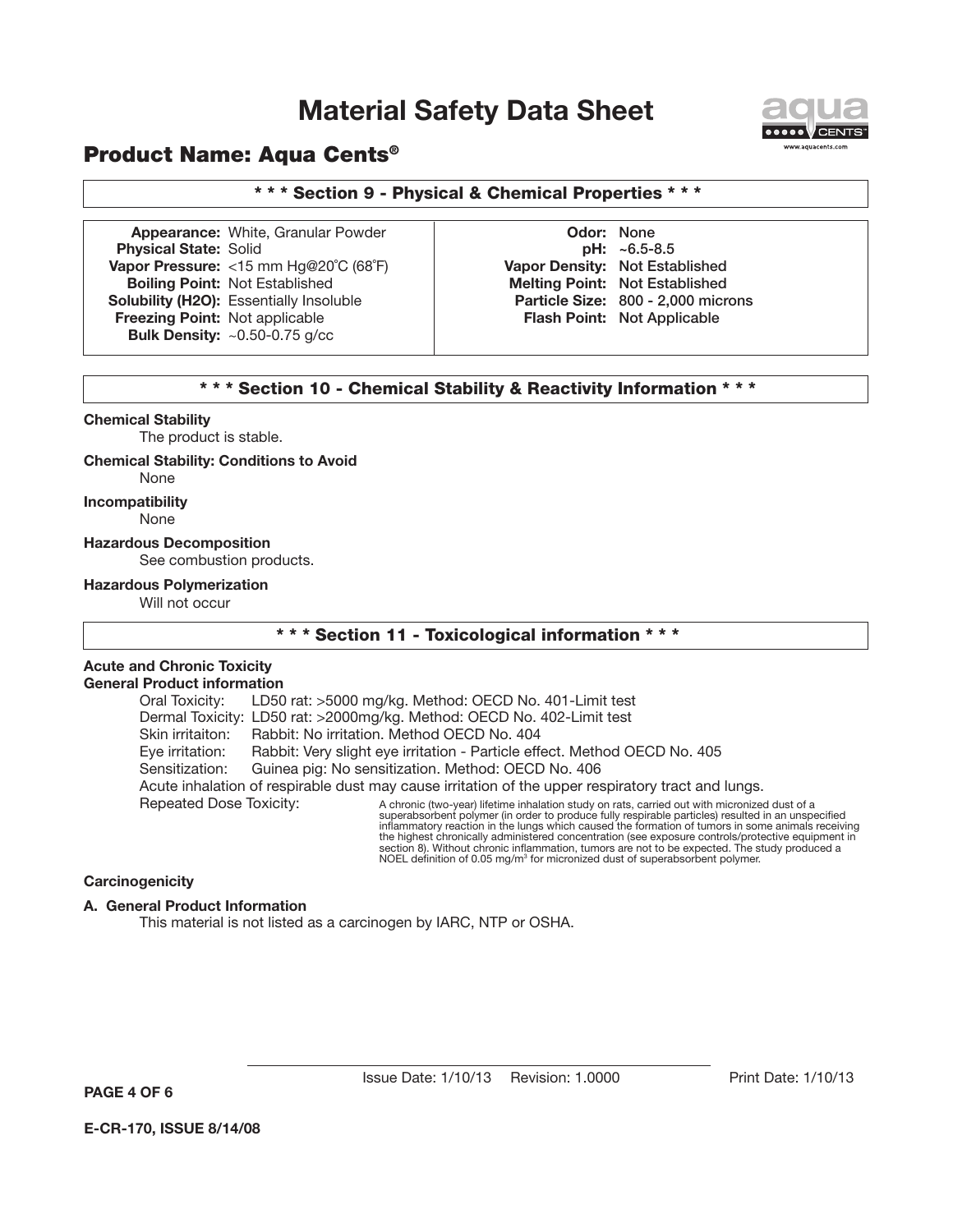

# Product Name: Aqua Cents®

#### **B: Component Carcinogenicity**

No information is available.

#### **Mutagenicity**

A similar polyacrylate absorbent had no effect in mutagenicity tests.

### \* \* \* Section 12 - Ecological Information \* \* \*

#### **Ecotoxicity**

#### **General Product Information**

Biodegradability: Result: Not rapidly degradable under aerobic conditions.

Ciliate toxicity: *Tetrahymenda pyriformis*: EC50>6000 mg/l. 24 hr exposure.

Bacterial toxicity: *Ps. putida*: EC50-6000 mg/l. 24 hr

Fish toxicity: *Leuciscus idus*: LC50>5500 mg/l. 96 hr exposure-OECD No. 203

*Danio rerio*: LC50>4000 mg/l. 96 hr exposure-OECD No. 203

Other information: Data report in Section 11 and 12 were determined on a comparable product in the Laboratory for Toxicology and Ecology, Krefeld, Germany.

#### \* \* \* Section 13 - Disposal Considerations \* \* \*

#### **US EPA Waste Number & Descriptions**

#### **A: General product Information**

This product is a non-hazardous waste material suitable for approved solid waste landfills.

#### **B: Component Waste Numbers**

No EPA Waste Numbers are applicable for this product's components.

#### **Disposal Instructions**

Dispose of in accordance with Local, State and Federal regulations.

#### \* \* \* Section 14 - Transportation Information \* \* \*

#### **International Transportation Regulations**

This product is not a hazardous material and is not regulated by the United States Department of

Transportation (D.O.T.).

#### **IMDG**

Not a dangerous good

#### **ICAO/IATA**

Not a dangerous good

#### \* \* \* Section 15 - Regulatory Information \* \* \*

#### **US Federal Regulations**

#### **A: General product Information**

This product is a not federally regulated as a hazardous material.

**PAGE 5 OF 6**

Issue Date: 1/10/13 Revision: 1.0000 Print Date: 1/10/13

**E-CR-170, ISSUE 8/14/08**